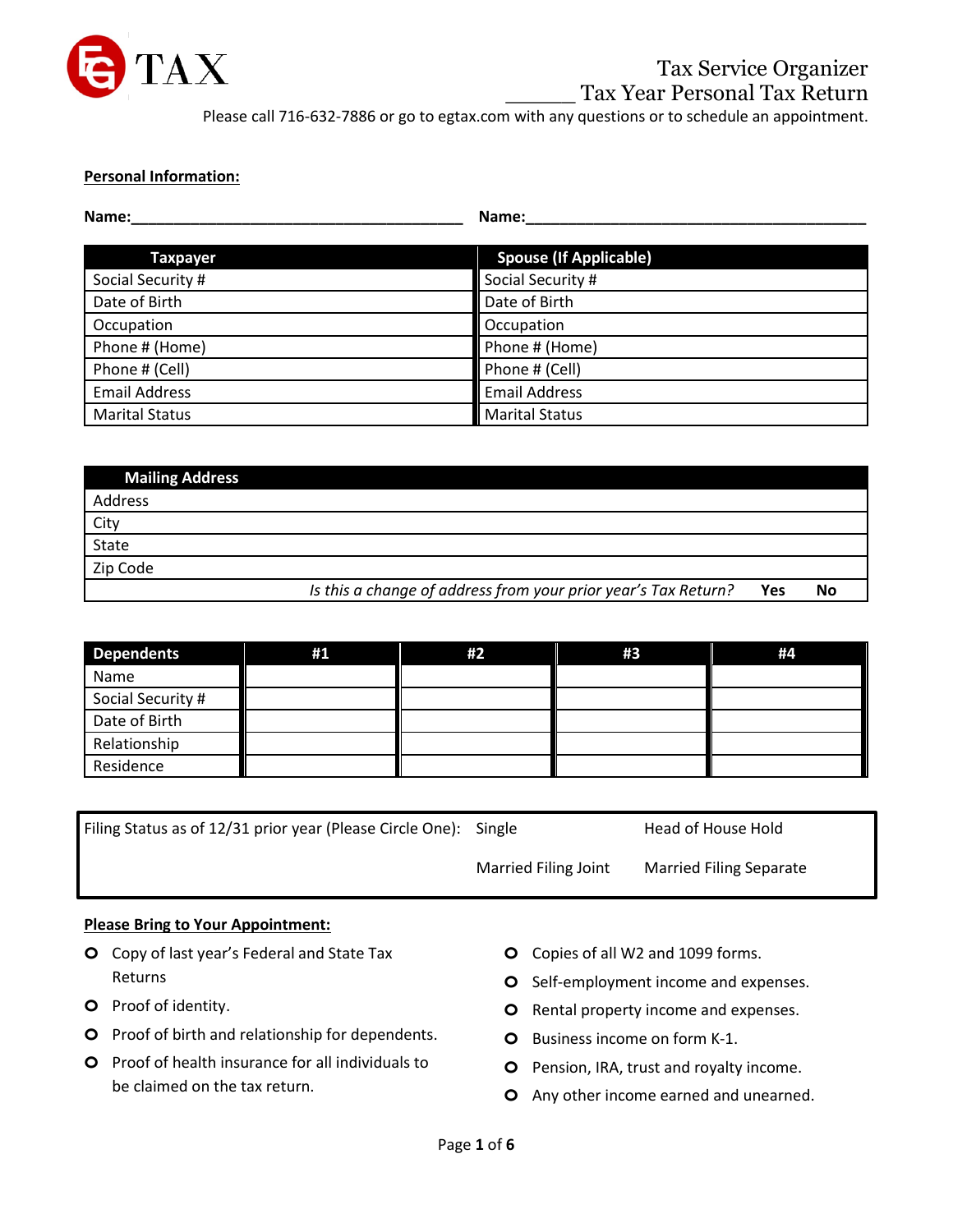

## Tax Service Organizer \_\_\_\_\_ Tax Year Personal Tax Return

Please call 716-632-7886 or go to egtax.com with any questions or to schedule an appointment.

| Employers for Tax Year ______ (Form W2) | <b>Taxpayer</b> |
|-----------------------------------------|-----------------|
|                                         |                 |
|                                         |                 |
|                                         |                 |
|                                         |                 |
|                                         |                 |

| Interest Income for Tax Year ______ (Form 1099-INT) | <b>Taxpayer</b> |
|-----------------------------------------------------|-----------------|
|                                                     |                 |
|                                                     |                 |
|                                                     |                 |
|                                                     |                 |
|                                                     |                 |

| Dividend Income for Tax Year _____ (Form 1099-DIV) | <b>Taxpayer</b> |
|----------------------------------------------------|-----------------|
|                                                    |                 |
|                                                    |                 |
|                                                    |                 |
|                                                    |                 |
|                                                    |                 |

| Brokerage & Investment Income for Tax Year _____ (Form 1099-B) | <b>Taxpayer</b> |
|----------------------------------------------------------------|-----------------|
|                                                                |                 |
|                                                                |                 |
|                                                                |                 |
|                                                                |                 |
|                                                                |                 |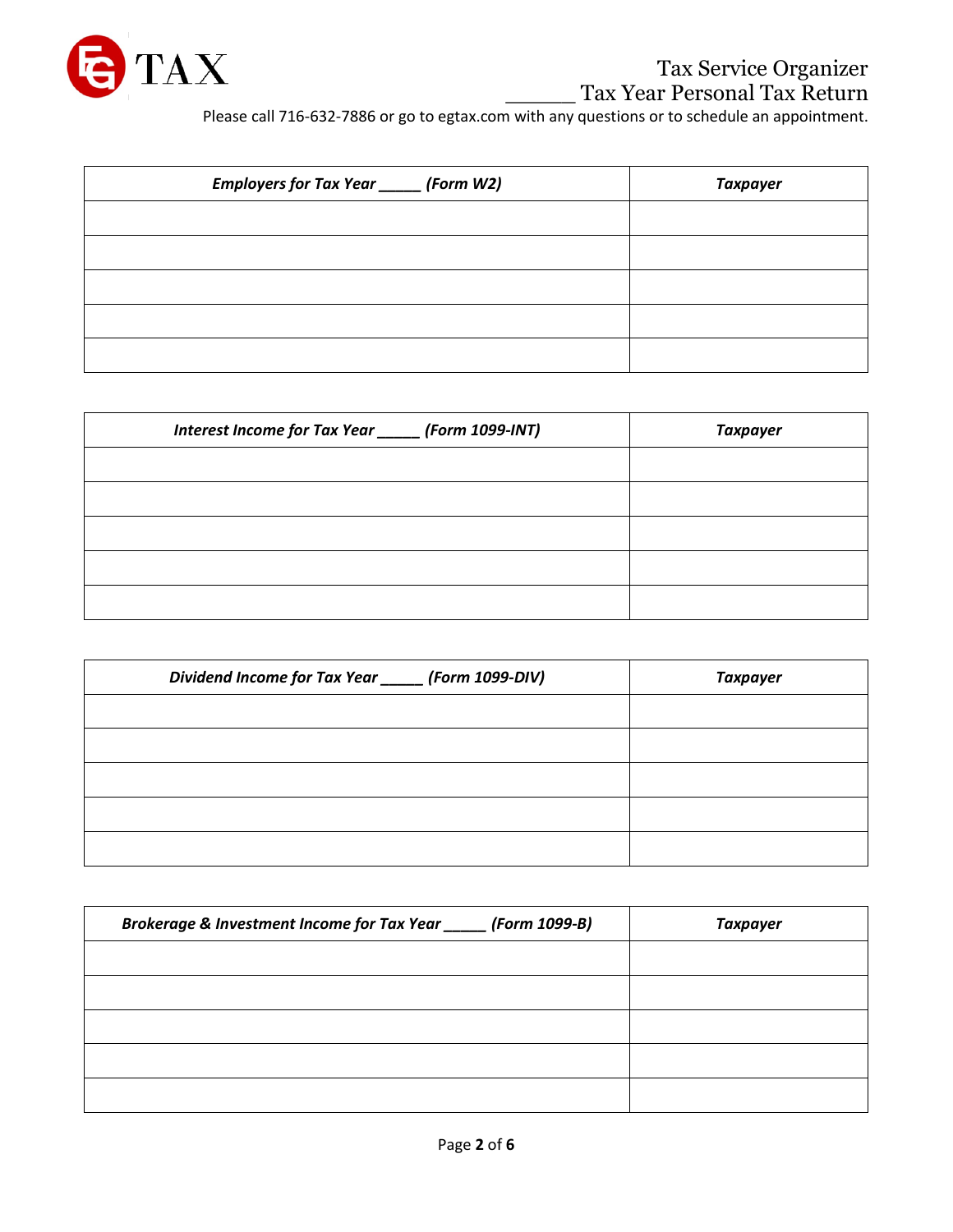

Please call 716-632-7886 or go to egtax.com with any questions or to schedule an appointment.

| Retirement (IRA) & Pension Income for Tax Year ____ (Form 1099-R) | Taxpayer |
|-------------------------------------------------------------------|----------|
|                                                                   |          |
|                                                                   |          |
|                                                                   |          |
|                                                                   |          |
|                                                                   |          |

| Self-Employment Income for Tax Year ____ (Form 1099-MISC) | <b>Taxpayer</b> |
|-----------------------------------------------------------|-----------------|
|                                                           |                 |
|                                                           |                 |
|                                                           |                 |
|                                                           |                 |
|                                                           |                 |

| Rental Income for Tax Year _____ (Property Address) | <b>Amount</b> |
|-----------------------------------------------------|---------------|
|                                                     |               |
|                                                     |               |
|                                                     |               |
|                                                     |               |
|                                                     |               |

| Misc. Income for Tax Year | <b>Taxpayer</b> | <b>Amount</b> |
|---------------------------|-----------------|---------------|
| Alimony Received          |                 |               |
| Unemployment Income       |                 |               |
| Social Security Income    |                 |               |
| Other:                    |                 |               |
| Other:                    |                 |               |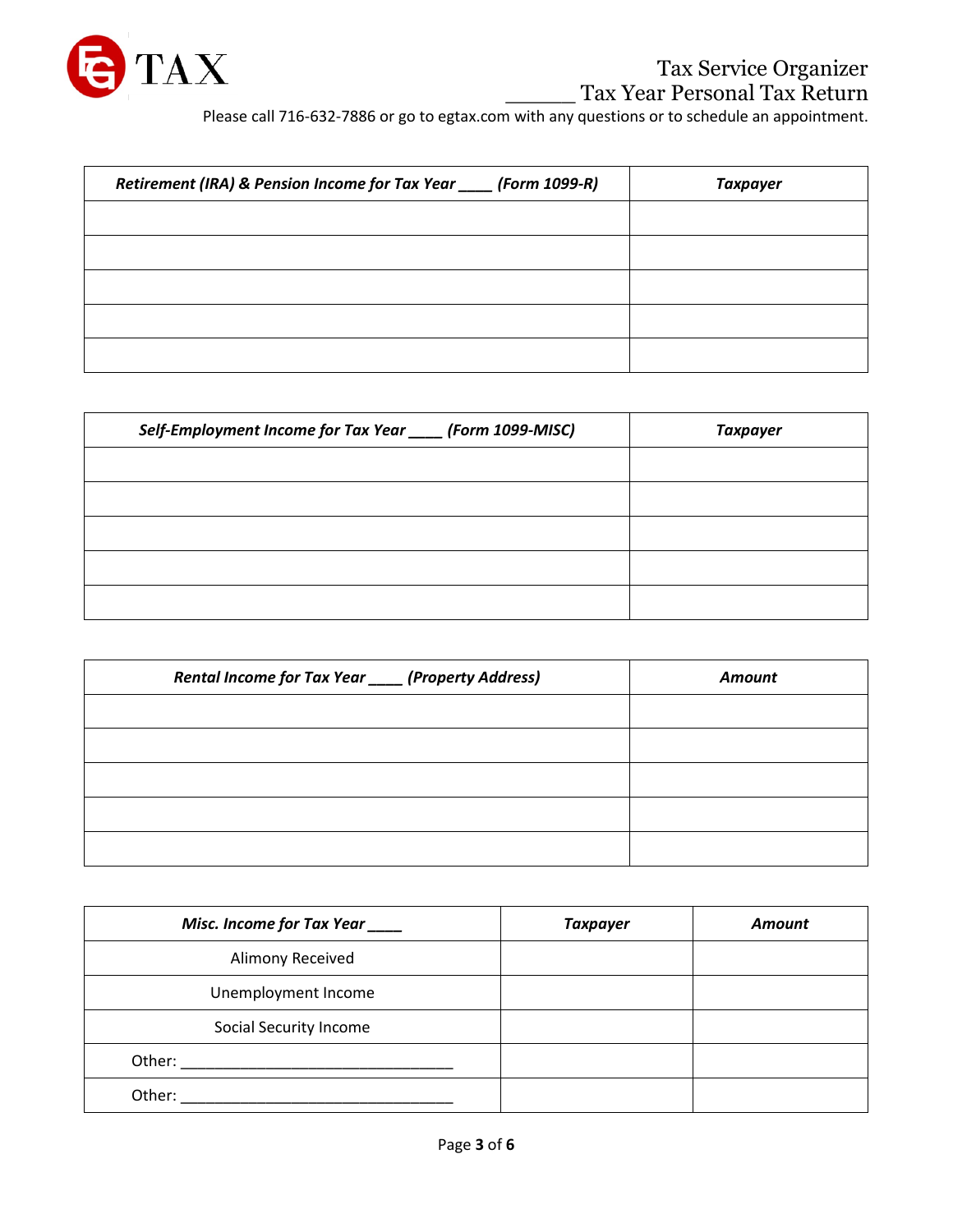

# Tax Service Organizer **Tax Year Personal Tax Return**

Please call 716-632-7886 or go to egtax.com with any questions or to schedule an appointment.

|                                         | <b>Source</b> | Taxpayer |
|-----------------------------------------|---------------|----------|
| Partnership/"S" Corp. Income (Form K-1) |               |          |
| Trust Income (Form K-1)                 |               |          |
| Royalty Income (Form 1099-MISC)         |               |          |
| Jury Duty Income                        |               |          |
| Foreign Income                          |               |          |
| <b>Tax Refunds</b>                      |               |          |
| <b>Gambling Income</b>                  |               |          |
| Other Income                            |               |          |
|                                         |               |          |

#### **Business Expenses:**

|                           | Amount \$ |                           | Amount \$ |
|---------------------------|-----------|---------------------------|-----------|
| Cost of Goods Sold        |           | <b>Office Expenses</b>    |           |
| Inventory (Start of Year) |           | Rent or Lease             |           |
| Inventory (End of Year)   |           | Repairs/Maintenance       |           |
| Advertising               |           | <b>Supplies</b>           |           |
| <b>Business Miles</b>     |           | Taxes & Licenses          |           |
| Insurance                 |           | <b>Travel &amp; Meals</b> |           |
| Interest                  |           | <b>Utilities</b>          |           |
| Legal & Professional      |           | Other:                    |           |
|                           |           | Other:                    |           |
| Home Office (sq. feet)    |           | Other:                    |           |
| Home (sq. feet)           |           | Other:                    |           |

#### **Rental Expenses:** Property Address\_\_\_\_\_\_\_\_\_\_\_\_\_\_\_\_\_\_\_\_\_\_\_\_\_\_\_\_\_\_\_\_\_\_\_\_\_\_\_\_\_\_\_\_\_\_\_\_\_\_\_\_\_\_\_\_\_\_\_\_\_\_\_

|                         | Amount \$ |                  | Amount \$ |
|-------------------------|-----------|------------------|-----------|
| Advertising             |           | Repairs          |           |
| Mileage                 |           | <b>Supplies</b>  |           |
| Cleaning & Maintenance  |           | Taxes            |           |
| Insurance               |           | <b>Utilities</b> |           |
| Legal/Professional Fees |           | Other:           |           |
| <b>Management Fees</b>  |           | Other:           |           |
| Mortgage Interest       |           | Other:           |           |

**Depreciation(Assets/Capital Improvements):**

| <b>Description of Purchase</b> | <b>Date Placed in Service</b> | Cost S |
|--------------------------------|-------------------------------|--------|
|                                |                               |        |
|                                |                               |        |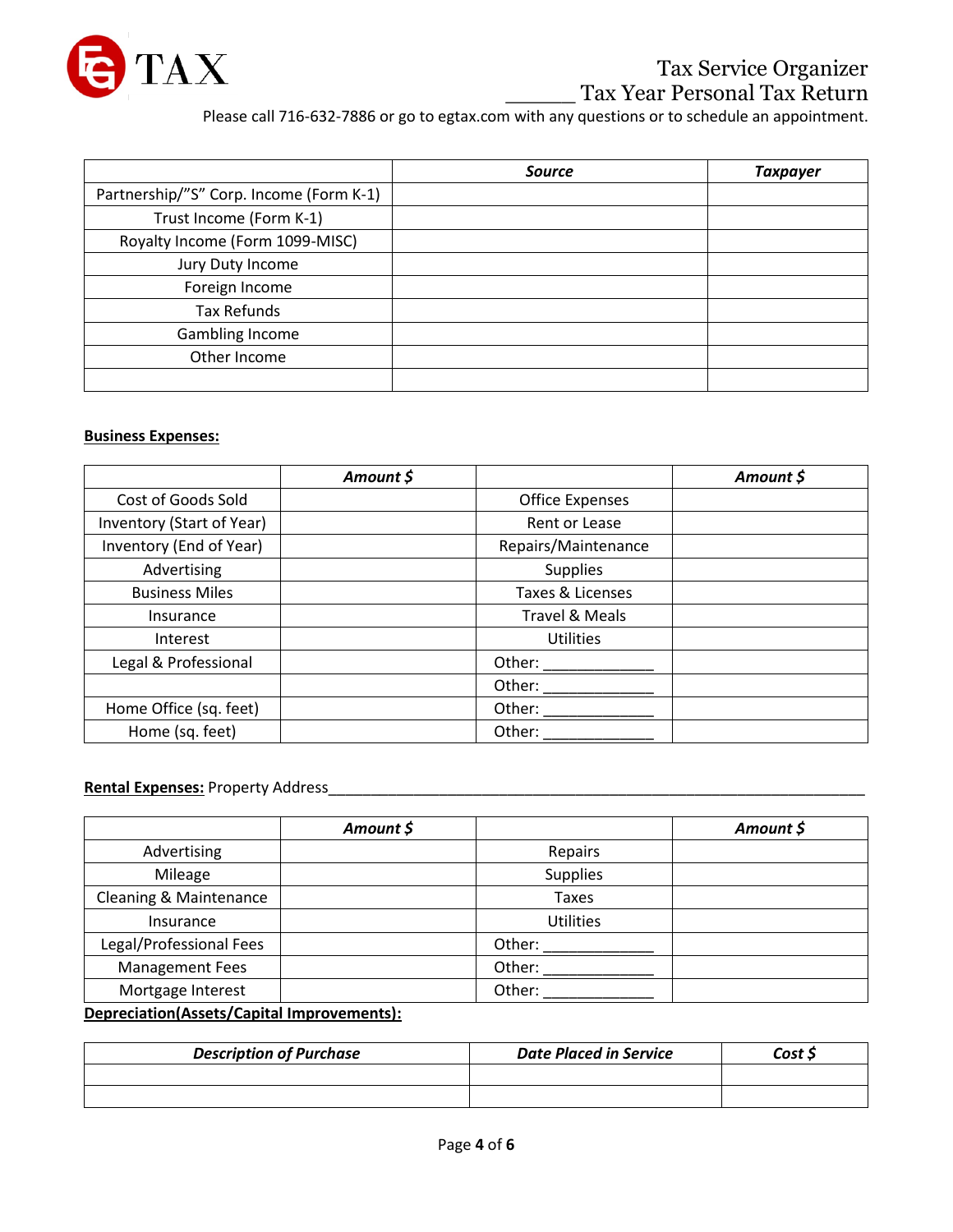

Please call 716-632-7886 or go to egtax.com with any questions or to schedule an appointment.

## **Sale of Assets/Investments:**

| <b>Description</b> | Purchase<br><b>Date</b> | Cost | <b>Improvements</b> | <b>Date Sold</b> | <b>Proceeds</b> |
|--------------------|-------------------------|------|---------------------|------------------|-----------------|
|                    |                         |      |                     |                  |                 |
|                    |                         |      |                     |                  |                 |
|                    |                         |      |                     |                  |                 |
|                    |                         |      |                     |                  |                 |

### **Tuition Expenses (Form 1098-T):**

| <b>Student</b> | School | Qualified Tuition &<br>Expenses \$ |
|----------------|--------|------------------------------------|
|                |        |                                    |
|                |        |                                    |
|                |        |                                    |
|                |        |                                    |

## *Adjustments & Deductions to Reduce Your Taxes:*

| <b>Description</b>                         | <b>Source</b> | Amount \$ |
|--------------------------------------------|---------------|-----------|
| <b>Educator Expenses</b>                   |               |           |
| <b>Health Savings Account Contribution</b> |               |           |
| Self Employed Retirement Plan              |               |           |
| Self Employed Health Ins. Premiums         |               |           |
| Alimony Paid - SS#                         |               |           |
| IRA Deduction (Traditional or Roth)        |               |           |
| Student Loan Interest Paid                 |               |           |
| Child and/or Dependent Care Expenses       |               |           |
|                                            |               |           |
| <b>Medical &amp; Dental Expenses</b>       |               |           |
| Long Care Ins. Premium                     |               |           |
| Sales Tax Paid                             |               |           |